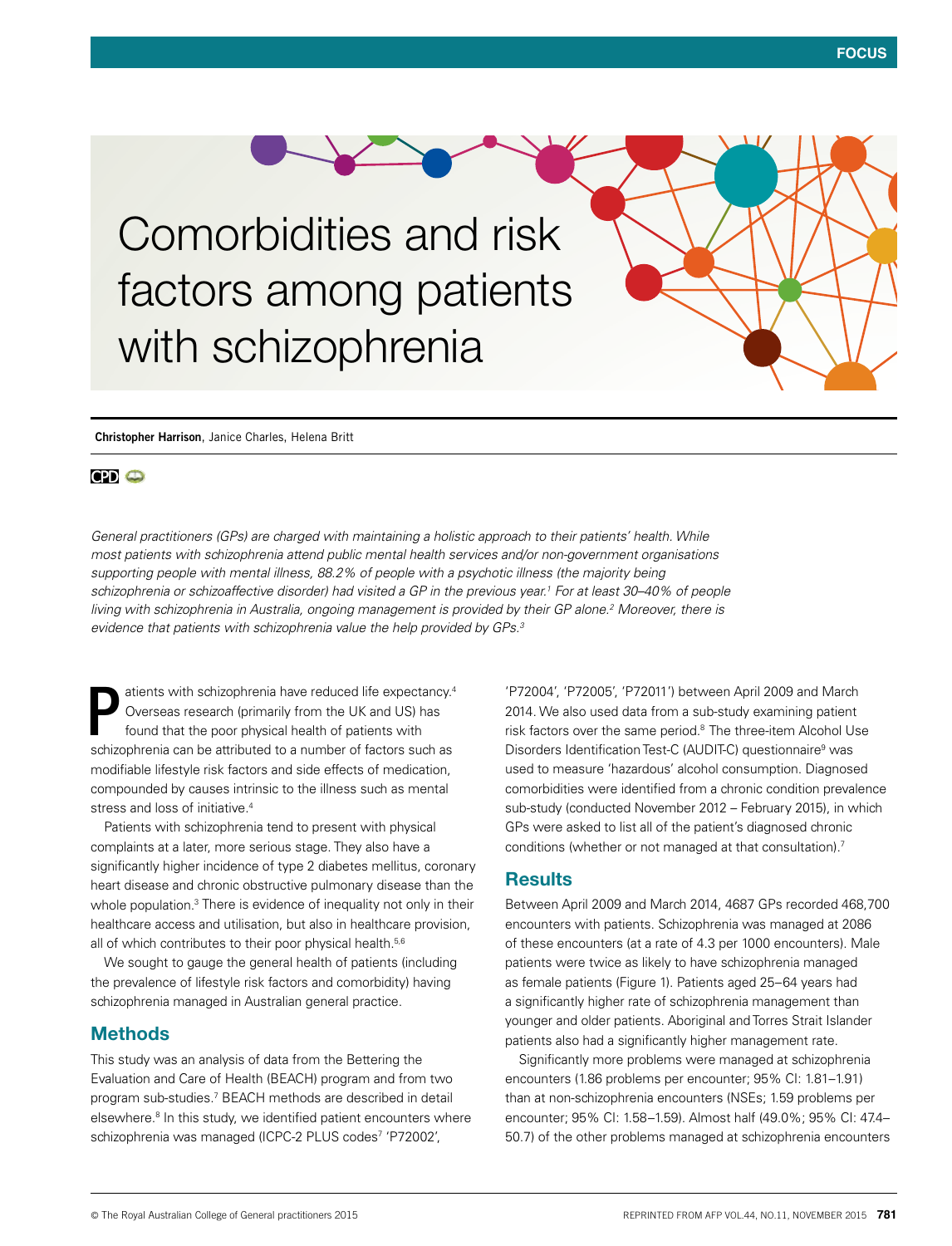### Table 1. Prevalence of risk factors, common comorbidities and multimorbidity

| <b>Topics</b>                                 | <b>All encounters</b> |                       | Patients aged 25-64 years |                       |
|-----------------------------------------------|-----------------------|-----------------------|---------------------------|-----------------------|
|                                               | Schizophrenia         | Non-schizophrenia     | Schizophrenia             | Non-schizophrenia     |
|                                               | encounters % (95% CI) | encounters % (95% CI) | encounters % (95% CI)     | encounters % (95% CI) |
| Risk factors in adults<br>(18 years or older) | $(n = 765)$           | $(n = 152,203)$       | $(n = 647)$               | $(n = 88,929)$        |
| Daily smoker                                  | $51.0*$               | 14.3                  | $54.3*$                   | 18.7                  |
|                                               | $(47.5 - 54.5)$       | $(14.0 - 14.6)$       | $(50.5 - 58.0)$           | $(18.3 - 19.2)$       |
| Hazardous drinking                            | $19.3*$               | 24.8                  | $20.1*$                   | 27.8                  |
|                                               | $(16.5 - 22.2)$       | $(24.4 - 25.2)$       | $(16.9 - 23.3)$           | $(27.4 - 28.3)$       |
| Obesity                                       | $40.0*$               | 26.6                  | $41.6*$                   | 28.4                  |
|                                               | $(36.4 - 43.6)$       | $(26.3 - 27.0)$       | $(37.7 - 45.4)$           | $(27.9 - 28.8)$       |
| Two or more risk factors                      | $43.4*$               | 22.5                  | $46.4*$                   | 27.4                  |
|                                               | $(39.8 - 47.0)$       | $(22.2 - 22.8)$       | $(42.4 - 50.3)$           | $(26.9 - 27.8)$       |
| Comorbidities                                 | $(n = 158)$           | $(n = 34,883)$        | $(n = 121)$               | $(n = 16,895)$        |
| Hypertension                                  | $13.3*$               | 26.0                  | $6.6*$                    | 16.4                  |
|                                               | $(7.7 - 18.8)$        | $(25.1 - 26.9)$       | $(1.6 - 11.6)$            | $(15.6 - 17.1)$       |
| Osteoarthritis                                | $13.3*$               | 22.9                  | $6.6*$                    | 12.8                  |
|                                               | $(7.9 - 18.7)$        | $(21.9 - 23.9)$       | $(2.1 - 11.1)$            | $(12.1 - 13.6)$       |
| Hyperlipidaemia                               | $10.1*$               | 16.6                  | 8.3                       | 12.1                  |
|                                               | $(5.5 - 14.8)$        | $(15.8 - 17.3)$       | $(3.4 - 13.1)$            | $(11.4 - 12.8)$       |
| Depression                                    | $27.8*$               | 16.2                  | 26.4                      | 19.7                  |
|                                               | $(20.0 - 35.7)$       | $(15.6 - 16.8)$       | $(17.5 - 35.4)$           | $(18.9 - 20.6)$       |
| Anxiety                                       | 17.1                  | 11.7                  | 17.4                      | 13.4                  |
|                                               | $(10.7 - 23.5)$       | $(11.1 - 12.3)$       | $(9.9 - 24.8)$            | $(12.6 - 14.1)$       |
| Type 2 diabetes                               | 15.2                  | 9.4                   | $14.9*$                   | 6.5                   |
|                                               | $(9.8 - 20.6)$        | $(9.0 - 9.9)$         | $(8.6 - 21.1)$            | $(6.0 - 6.9)$         |
| <b>Multimorbidity</b>                         |                       |                       |                           |                       |
| Two or more chronic                           | $74.7*$               | 51.0                  | $70.2*$                   | 44.2                  |
| conditions <sup>†</sup>                       | $(67.6 - 81.8)$       | $(49.7 - 52.3)$       | $(61.9 - 78.6)$           | $(42.9 - 45.6)$       |
| Three or more chronic                         | $53.2*$               | 36.8                  | 48.8*                     | 27.0                  |
| conditions <sup>†</sup>                       | $(45.0 - 61.3)$       | $(35.6 - 38.1)$       | $(39.5 - 58.0)$           | $(25.9 - 28.2)$       |

*\*A significant difference in prevalence compared with patients at encounters where schizophrenia was not managed † Not including schizophrenia as a chronic condition*